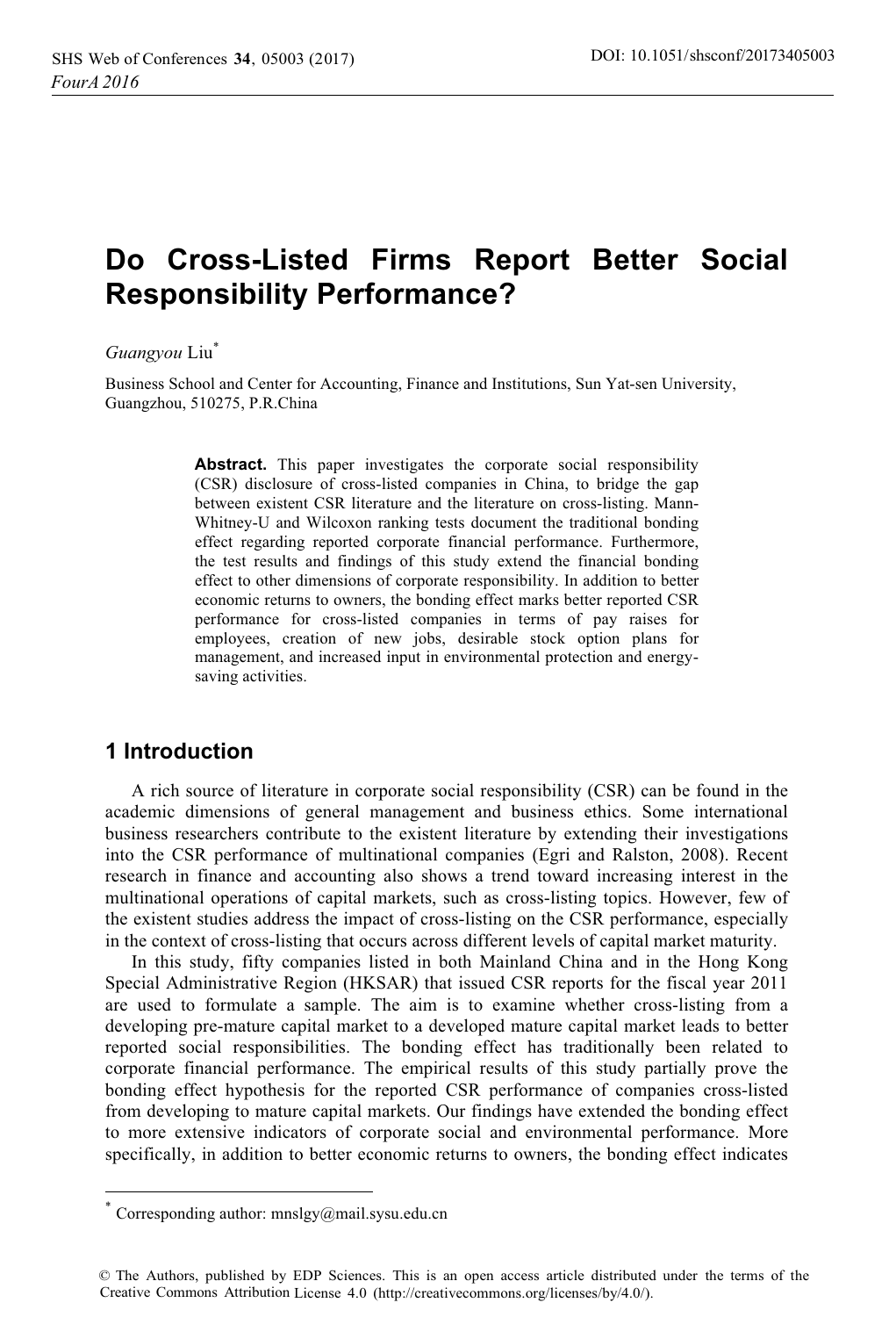the reported CSR out-performance of cross-listed companies in terms of pay raises for employees, creation of new jobs, desirable stock option plans for management, and increased input in environmental protection and energy-saving activities, as compared to those counterparts that are listed only in the domestic capital markets of Mainland China.

### **2 Current Studies on Chinese CSR Disclosure**

Globalization is the critical reason for many scholars to extend their concerns regarding corporate social responsibility into China, the largest emerging market. Most Chinese scholars in their native language are criticized for writing too many conceptual papers, or using self-developed measurement tools in their studies, and proper research methodologies and internationally adopted theories need to be considered if they want to publish their investigations of Chinese CSR disclosure in English language journals. Language and legislative differences also have been obstacles to including the study of Chinese firms' corporate social responsibility disclosure into the existing literature. As many CSR disclosure texts are narrative, and they are not required by the mandatory annual reports which focus on financial results, it is not easy for interested researchers to acquire the longitudinal data regarding the Chinese corporate social responsibility.

In practice, CSR disclosure was officially noted later in last decade in China. The 2009 CSR Development Index Report marked the establishment of a comprehensive assessment system of CSR disclosure in China, consisting of responsibility management, economic, social, and environmental responsibilities (Blue Book, 2009). This report was issued by the Economics Division of the Chinese Academy of Social Sciences (CASS), aiming to reveal Chinese top 100 firms' overall level of CSR disclosure.

Most studies of CSR disclosure in China are related to Chinese top 100 companies. The content analysis of Chinese firms' social responsibility disclosure in Gao (2009) proposes that the Chinese firms' CSR disclosure can be classified into economic, legal, ethical and philanthropic dimensions. Gao (2009) find that most Chinese top 100 firms are concerned with economic returns and firm value, but few firms give high priorities to ethical and legal issues. Luethge and Han (2012) examine a small sample of social responsibility disclosed in the Chinese firms' 2008 annual reports, and they conclude that there is no relationship between firm's financial performance and reported social responsibility. Both studies have noted the gap in CSR disclosure between Chinese top 100 and the world top 500 firms. Our research intends to make contributions in bridging the gap. China is converging with the rest of the world in social, economic, environmental aspects.

### 3 Literature Review and Research Hypothesis Development

Earlier literature in capital market research observe cross-listing behaviours of international market participants in order to identify the bonding effect in financial term. The bonding effect of cross-listing was proposed by Coffee (1999) in his studies on the behaviours and consequences of cross-boundary capital market participants. Coffee (1999) explains the motifs of cross-listings in a range from emerging markets to mature and developed capital markets, appreciating the functions of mature and developed capital markets in improving the quality of accounting information, the effectiveness and efficiency of corporate governance, and the mechanisms for protecting investors. In mature and developed capital markets, the cross-listed firms from pre-mature or developing markets are bonded to their well-established counterparts because of the sophisticated systems for supervising securities, and the stringent regulations on information disclosure.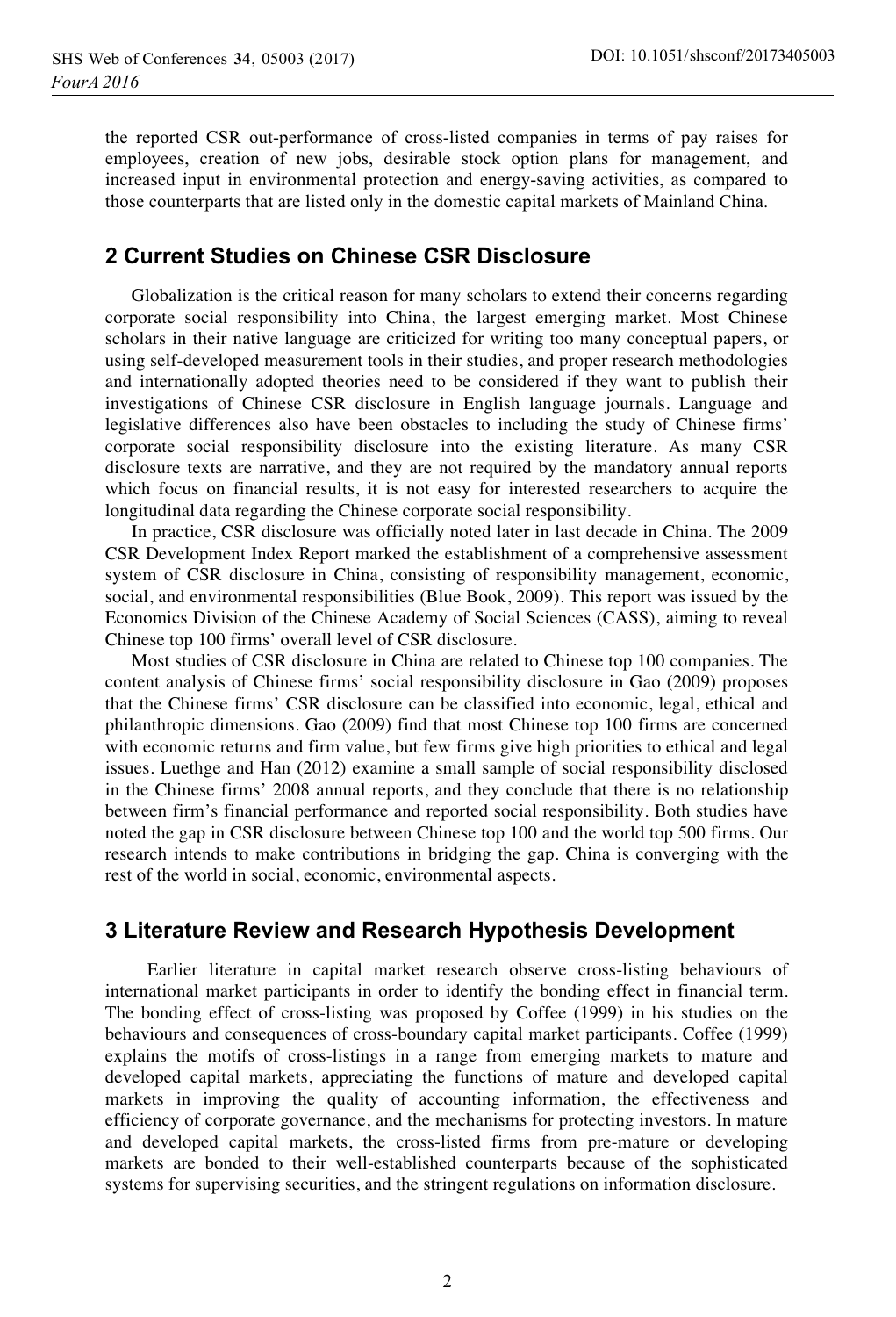Early CSR literature focuses on the theoretical conceptualization and analytical framework of corporate social responsibility (Carroll, 1979). From that time, dimensions such as economy, ethics, and philanthropy were established as categories of CSR research. Currently, the research makes it clear that a firm can perform CSR in varied ways, either incorporating social features or characteristics in products and operations, or undertaking social or ecological investment. To investigate the bonding effect of cross-listing on CSR disclosure, we adopt the CSR conceptions of Carroll (1979) and classify the CSR indicators derived from the corporate reports in four dimensions, according to the resources that each firm consumes: financial resources, human resources, social resources, and ecological resources. To examine the bonding effect caused by cross-listing in respect to financial, economic, intellectual, social and ecological consequences, we propose the following research hypotheses:

*H1: Cross-listed companies tend to report better economic performance than those matched companies not cross-listed.* 

*H2: Cross-listed companies tend to report better human resource management performance than those matched companies not cross-listed.* 

*H3: Cross-listed companies tend to report more significant social contributions than those matched companies not cross-listed.* 

*H4: Cross-listed companies tend to report better ecological performance those matched companies not cross-listed.* 

### 4 Research Methodology

#### 4.1 Sample Selection and Data Collection

Our sample is selected out of a pool of A share issuers and A+H share issuers dated from 1991 to 2010, where there 1276 listed firms issuing A shares and 62 listed firms issuing both A and H shares. With registrants in financial and insurance industries excluded, our sample pool is reduced to 838 firms issuing A shares only and 50 firms issuing both A and H shares. Due to the limited number of the A+H share sample, we select the paired sample of listed firms issuing A shares only to explore the impacts of cross-listed firms on the CSR performance and disclosure. Both industry and size are considered in pairing: one listed firm of the same CSSEC Industry Code issuing only A shares with sizes nearest to that of each studied dual listing firm are selected, which results in a paired sample of 50 firms issuing A shares only. In this way, we arrive at the final sample composed of 50 A+H share issuers and 50 firms issuing A shares only.

For empirical testing of four research hypotheses, we collected data corporate annual reports and stand-alone CSR reports, using two Chinese databases, WIND and JUCHAO. Annual reports available through WIND provided financial data such as profit, return on assets (ROA), and dividends, and non-financial data on areas such as job creation, training programs, social donation, and environmental protection contributions are taken from the stand-alone CSR reports of JUCHAO.

#### **4.2 CSR Dimensions and Indicators**

As stated in the prior section of research hypotheses development, we aim to test the association between voluntary disclosure of CSR information and cross-listing behavior. To observe the differences of reported CSR performance between cross-listed and noncross-listed companies, we propose four corporate responsibility dimensions based on the firm's consumption of different types of resources (i.e., financial, human, social and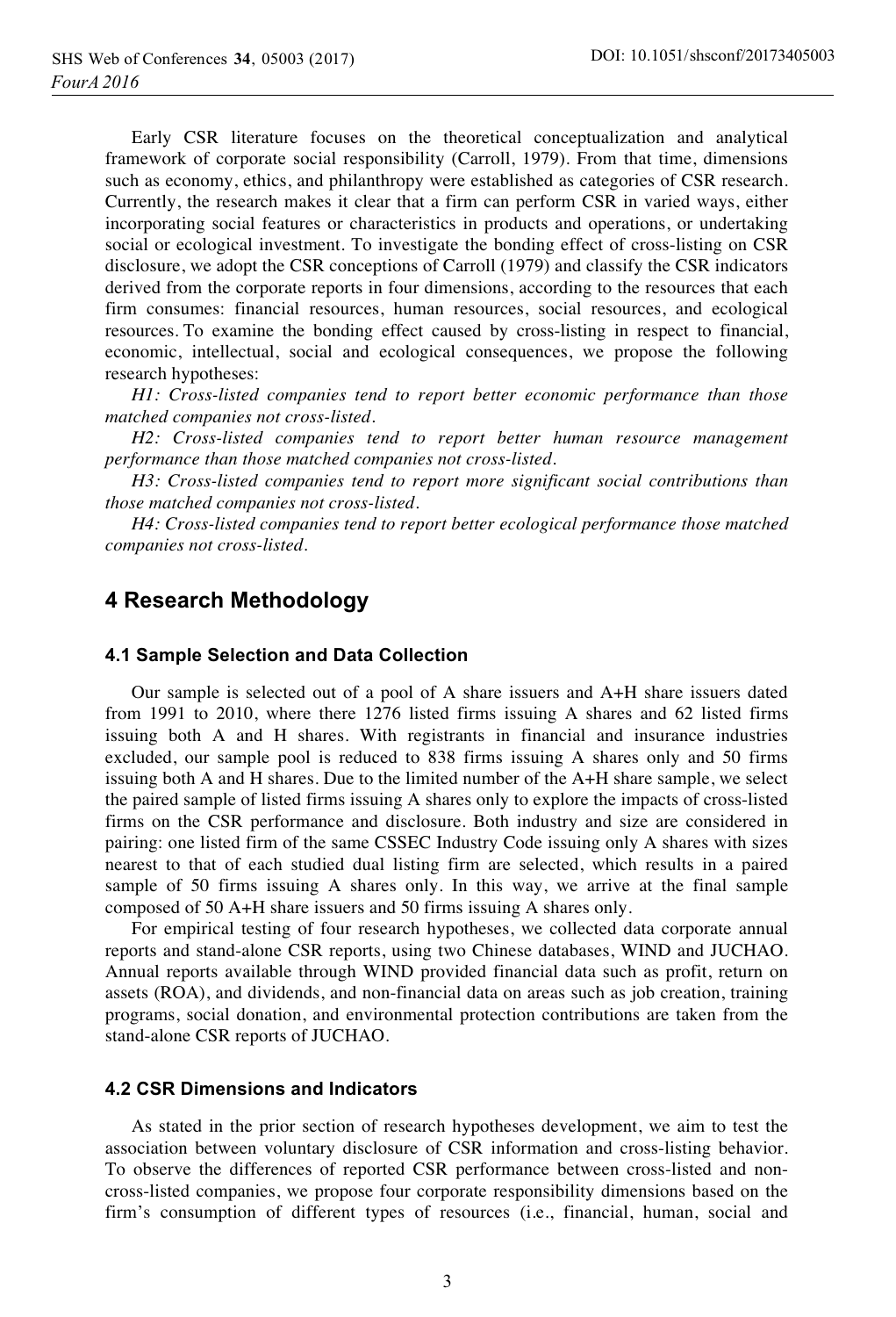ecological resources). Table 1 summarizes the selected indicators and descriptions of the four dimensions of CSR performance that are disclosed in the annual reports and standalone CSR reports under investigation.

| <b>Indicators/Variables</b>             | <b>Descriptions</b>                                                   |  |  |  |  |
|-----------------------------------------|-----------------------------------------------------------------------|--|--|--|--|
| <b>Panel A Financial Dimension</b>      |                                                                       |  |  |  |  |
| lgASSET                                 | Firm size measured by log value of total assets                       |  |  |  |  |
| <b>PROFIT</b>                           | Log value of dollar value of net income (net loss) from annual report |  |  |  |  |
| ROA%                                    | Return on assets calculated based on financial statements             |  |  |  |  |
| $DIV-Y/N(1/0)$                          | Dummy variable indicating whether a firm has declared dividends       |  |  |  |  |
| DIV(BTAX)                               | Dollar value of accumulated payment of dividends                      |  |  |  |  |
| A/P turnover                            | Account payable turnover (including all current payables)             |  |  |  |  |
| <b>Panel B Human Resource Dimension</b> |                                                                       |  |  |  |  |
| <b>MGTHOLDING</b>                       | Percentage of management shareholdings                                |  |  |  |  |
| <b>MGTCOMPENSATION</b>                  | Dollar value of management salaries                                   |  |  |  |  |
| <b>PAYROLL</b>                          | Average dollar value of payroll (scaled by employment size)           |  |  |  |  |
| <b>PAY-INCREASE</b>                     | Percentage of payroll increase compared to the prior year             |  |  |  |  |
| EMP-TRAINING(Y/N)                       | Dummy variable indicating whether a firm has employment               |  |  |  |  |
|                                         | trainings                                                             |  |  |  |  |
| <b>TRAIN-FEES</b>                       | Dollar values of corporate employment training investment             |  |  |  |  |
| <b>TRAIN TIMES</b>                      | Frequency of corporate employment trainings                           |  |  |  |  |
| Panel C Social Dimension                |                                                                       |  |  |  |  |
| <b>TAXATION</b>                         | Dollar value of corporate tax payment                                 |  |  |  |  |
| NEW_JOBS                                | Increase of numbers of employment compared to the prior year          |  |  |  |  |
| R&D                                     | Dollar value of R&D investment                                        |  |  |  |  |
| NEG_REPORT(Y/N)                         | Frequency of negative media coverage for the company                  |  |  |  |  |
| POS_MEDIA(Y/N)                          | Frequency of positive media coverage for the company                  |  |  |  |  |
| DONATION(Y/N)                           | Dummy variable indicating whether a firm discloses its donation(s)    |  |  |  |  |
| <b>DONATION VALUE</b>                   | Dollar value of donation(s)                                           |  |  |  |  |
| Panel D Ecological Dimension            |                                                                       |  |  |  |  |
| ENV_POLICY(Y/N)                         | Dummy variable indicating whether the environmental policy exists     |  |  |  |  |
| ENV INVEST(Y/N)                         | Dummy variable indicating whether any ecological investment           |  |  |  |  |
|                                         | exists                                                                |  |  |  |  |
| <b>ENV_INVEST</b>                       | Dollar value of investment in environmental protection                |  |  |  |  |
| ENERGE_SAVE(Y/N)                        | Dummy variable indicating whether the firm disclose such a matter     |  |  |  |  |
| $INT_ORG(Y/N)$                          | Dummy, indicating whether international standards are considered      |  |  |  |  |

| Table 1. A summary of CSR indicators and brief descriptions |  |
|-------------------------------------------------------------|--|
|-------------------------------------------------------------|--|

#### **4.3 Test Method**

The sample of cross-listed companies included fifty firms, we chose the Mann-Whitney-U and Wilcoxon ranking tests, rather than regression models. our objective was to investigate whether the companies cross-listed in both Mainland China and in Hong Kong outperform their counterparts in the match sample of listed companies that are only listed in Mainland China in terms of the CSR indicators listed in Table 1.

| <b>Tested Variable</b> | Mann-Whitney U | Wilcoxon W | Ζ        | Asymp. Sig. (2-tailed) |
|------------------------|----------------|------------|----------|------------------------|
| lgASSET                | 745.000        | 2.020.000  | $-3.481$ | 0.000                  |
| <b>PROFIT</b>          | 1.150.000      | 2.425.000  | $-2.031$ | 0.042                  |
| $ROA\%$                | 895.000        | 2.170.000  | $-2.447$ | 0.014                  |
| $DIV-Y/N(1/0)$         | 1.125.000      | 2,400,000  | $-1.324$ | 0.185                  |
| DIV(BTAX)              | 896.000        | 2.171.000  | $-2.844$ | 0.004                  |

**Table 2.** Mann-Whitney-U and Wilcoxon ranking test results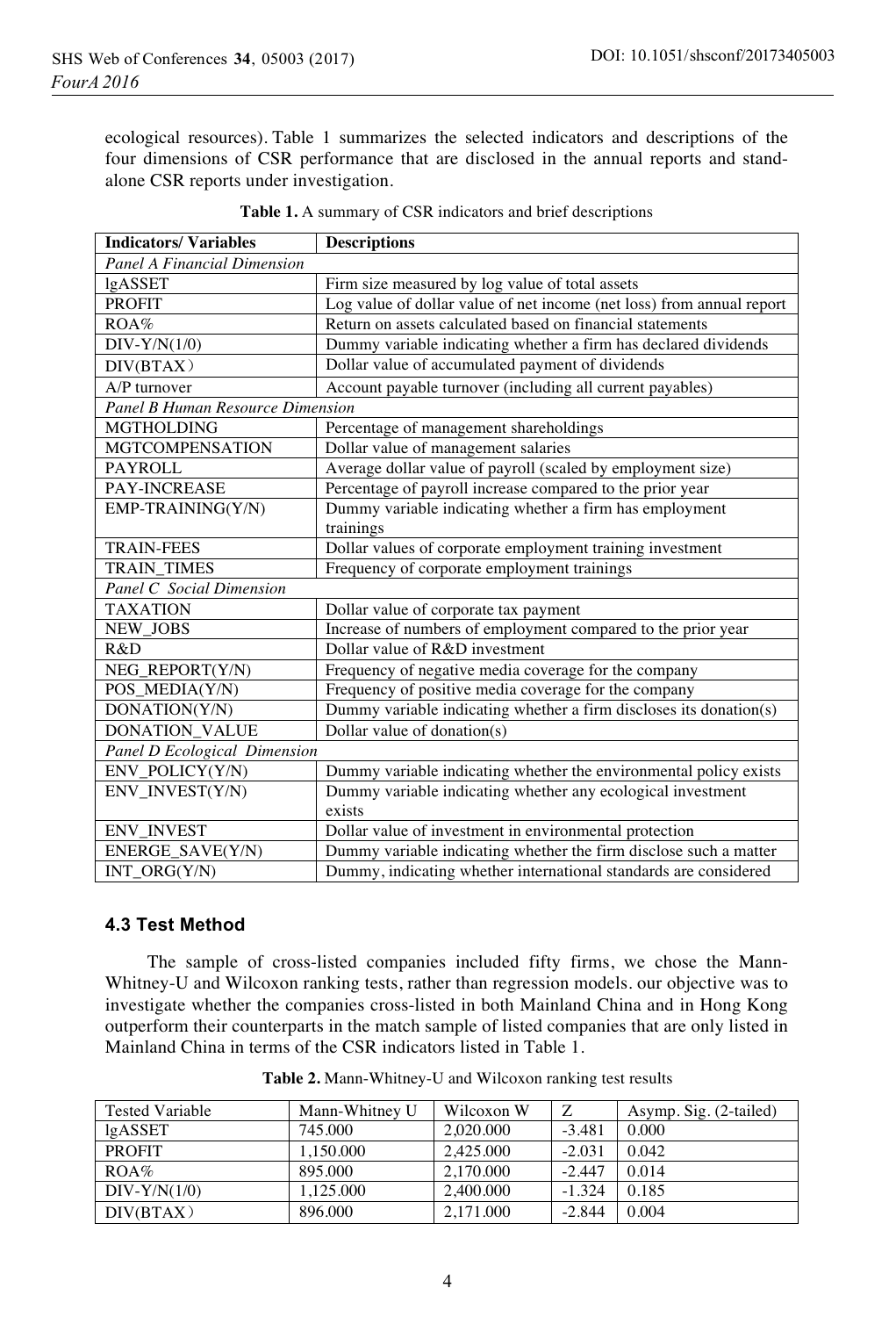| AP turnover           | 1,058.000 | 2,333,000 | $-1.324$ | 0.186 |
|-----------------------|-----------|-----------|----------|-------|
| <b>MGTHOLDING</b>     | 730.000   | 2,005.000 | $-3.671$ | 0.000 |
| MGTCOMPENSATION       | 1,093.000 | 2,368.000 | $-0.924$ | 0.356 |
| <b>PAYROLL</b>        | 787.000   | 2.062.000 | $-3.192$ | 0.001 |
| <b>PAY-INCREASE</b>   | 954.000   | 2,229.000 | 2.041    | 0.041 |
| EMP-TRAINING(Y/N)     | 1,225.00  | 2,500.000 | 0.457    | 0.648 |
| <b>TRAIN-FEES</b>     | 19.000    | 40.000    | 0.645    | 0.519 |
| TRAIN TIMES           | 443.000   | 821.000   | 0.597    | 0.550 |
| <b>TAXATION</b>       | 236.000   | 587.000   | 1.867    | 0.062 |
| <b>NEW JOBS</b>       | 656.000   | 1,931.000 | 4.095    | 0.000 |
| NEG REPORT(Y/N)       | 1,225.000 | 2,500.000 | 0.583    | 0.560 |
| POS_MEDIA(Y/N)        | 1,050.000 | 2,325.000 | 1.604    | 0.109 |
| R&D                   | 1,245.000 | 2.520.000 | 0.036    | 0.971 |
| DONATION(Y/N)         | 1,100.000 | 2.375.000 | 1.330    | 0.184 |
| <b>DONATION_VALUE</b> | 404.000   | 932.000   | 1.265    | 0.206 |
| ENV POLICY(Y/N)       | 1,175.000 | 2,450.000 | 0.597    | 0.550 |
| ENV INVEST(Y/N)       | 900.000   | 2,175,000 | 3.102    | 0.002 |
| <b>ENV INVEST</b>     | 31.500    | 811.000   | 3.547    | 0.000 |
| ENERGE SAVE(Y/N)      | 900.000   | 2,175.000 | 3.626    | 0.000 |
| INT $ORG(Y/N)$        | 1.200.000 | 2.475.000 | 0.403    | 0.687 |

# **5 Results and Discussion**

Mann-Whitney-U and Wilcoxon ranking test methods have been applied to test our four research hypotheses. Table 2 presents the test results under the selected test methods. The first hypothesis is related to the bonding effect of cross-listing in the financial dimension of CSR performance, and the economic consequences reported in the corporate accounting disclosures. According to the test results, both firm value (indicated by Profit/Loss, ROA) and shareholder value (indicated by Dividend Payment) for the cross-listed companies rank significantly higher than those in the matched group. H1 is substantially supported by the sample of Chinese A+H share-issuing companies. Our data confirm the initial premise that the bonding effect of cross-listing creates a positive association between transparency of information disclosure and corporate economic performance.

The hypothesis on the human resource dimension (H2) has been partially evidenced by better managerial incentives and higher payment to employees in the cross-listed companies. Economic indicators such as Management Shareholding, Payroll, and Pay Raises rank higher for the cross-listed sample group than for the matched group. Indicators related to employee training do not show significant differences between the compared groups. The evidence on the hypothesis H2 can be explained by the transmission of the economic bonding effects of cross-listing to the corporate utilization of human resources. With regard to the indicators related to economic rewards, such as management incentives in terms of stock options and employment payment, the cross-listed companies outperform than the matched group. Regretfully, however, performance indicated by employee-training arrangement does not provide evidence for the extension of the bonding effect. This result can be explained by the prevailing situation of many listed companies from Mainland China that were originally state-owned enterprises and are currently seeking privatization. New reforms of business systems in the recent decade have enabled the management team of listed companies to share, in a privatizing incentive approach, the ownership of the equity that was previously wholly owned by the state.

Test results of the third hypothesis, related to corporate responsibility incurred by utilization of social resources, demonstrates the fact that the cross-listed companies have created more job opportunities in the domestic and international labor markets. Meanwhile,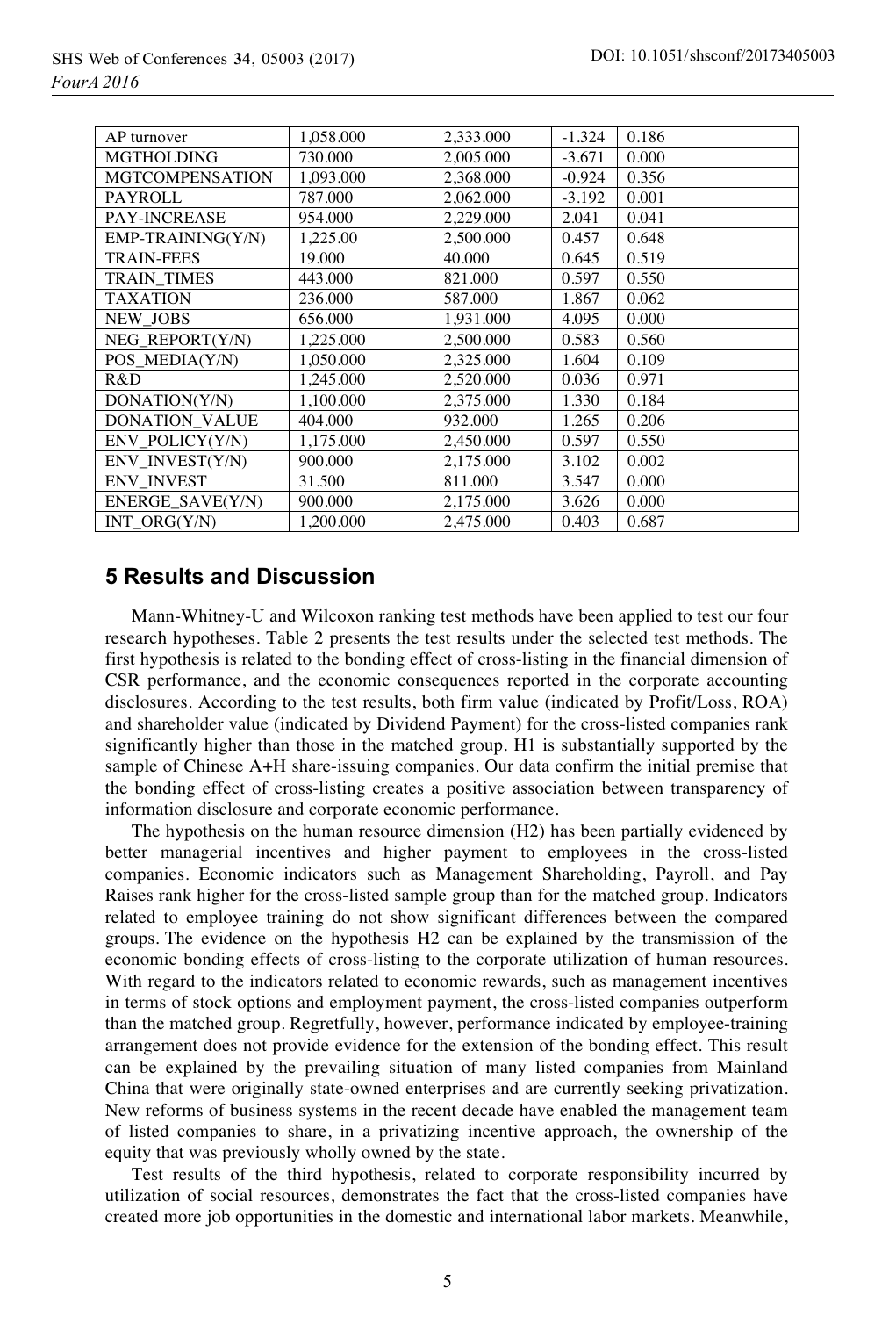they have intent to make best advantage of international capital markets to avoid tax obligations. Active participation in CSR in the social resource dimension tends to be more sophisticated than the other dimensions. With respect to research and development (R  $\&$ D), both positive and negative media coverage, and philanthropic donations, cross-listed companies do not report performance that is any better than the domestic listed counterparts.

Surprisingly, the hypothesis on the ecological resource dimension of CSR performance (H4) has been reversely supported in terms of environmental protection and energy-saving technology. The test results indicate that domestically listed companies report significantly better figures for their investment in environmental protection and adoption of energysaving techniques and facilities. One possible reason is that in recent years the Chinese government and the Mainland China stock exchanges have strengthened regulations for and supervision of information disclosure for environmental protection and energy-saving technology, which has led to Mainland China's domestically listed companies reporting significantly better figures for their investment in environmental protection and adoption of energy-saving techniques and facilities. Another possible explanation is related to the economic costs of performing CSR to cross-listed companies, which means both information disclosure and actual ecological CSR performance involve substantive financial expenses, so that the financial results, as reported in the accounting statements, are lower.

### **6 Conclusions**

This paper concludes that the empirical results of this study partially prove the bonding effect hypothesis for the corporate performance of companies cross-listed from underdeveloped to developed capital markets. On one hand, the traditional bonding effect of cross-listing, in terms of corporate financial performance, has been fully evidenced in the samples of Chinese listed companies. On the other hand, the test results and findings of this study extend the bonding effect to indicators of corporate social and environmental performance. Specifically, in addition to better economic returns to owners, the bonding effect also marks improvement in CSR performance of cross-listed companies in terms of pay raises for employees, desirable stock option plans for management, the creation of new jobs, and increased input in environmental protection and energy-saving activities. Though the test results document no significant evidence for better CSR performance regarding training hours for employees, management cash-compensation, taxation, philanthropic donation, environmental policy, and involvement in international environmental/ecological organizations, the discrepancies may open a range of avenues for future research. Also business CSR practitioners should make marginal efforts to perform better corporate responsibilities for using the human, social and ecological resources. In sum, this study contributes its findings about CSR disclosure of Chinese cross-listed firms to the sustainable developments in Asia and in broader international communities.

### 

- 1. A.B., Carroll, A three-dimensional conceptual model of corporate performance, Academy of Management Review, **4**, 4 (1979).
- 2. J.C., Coffee Jr., The future as history: the prospects for global convergence in corporate governance and its implications, Northwestern University Law Review, **93**, 3, (1999).